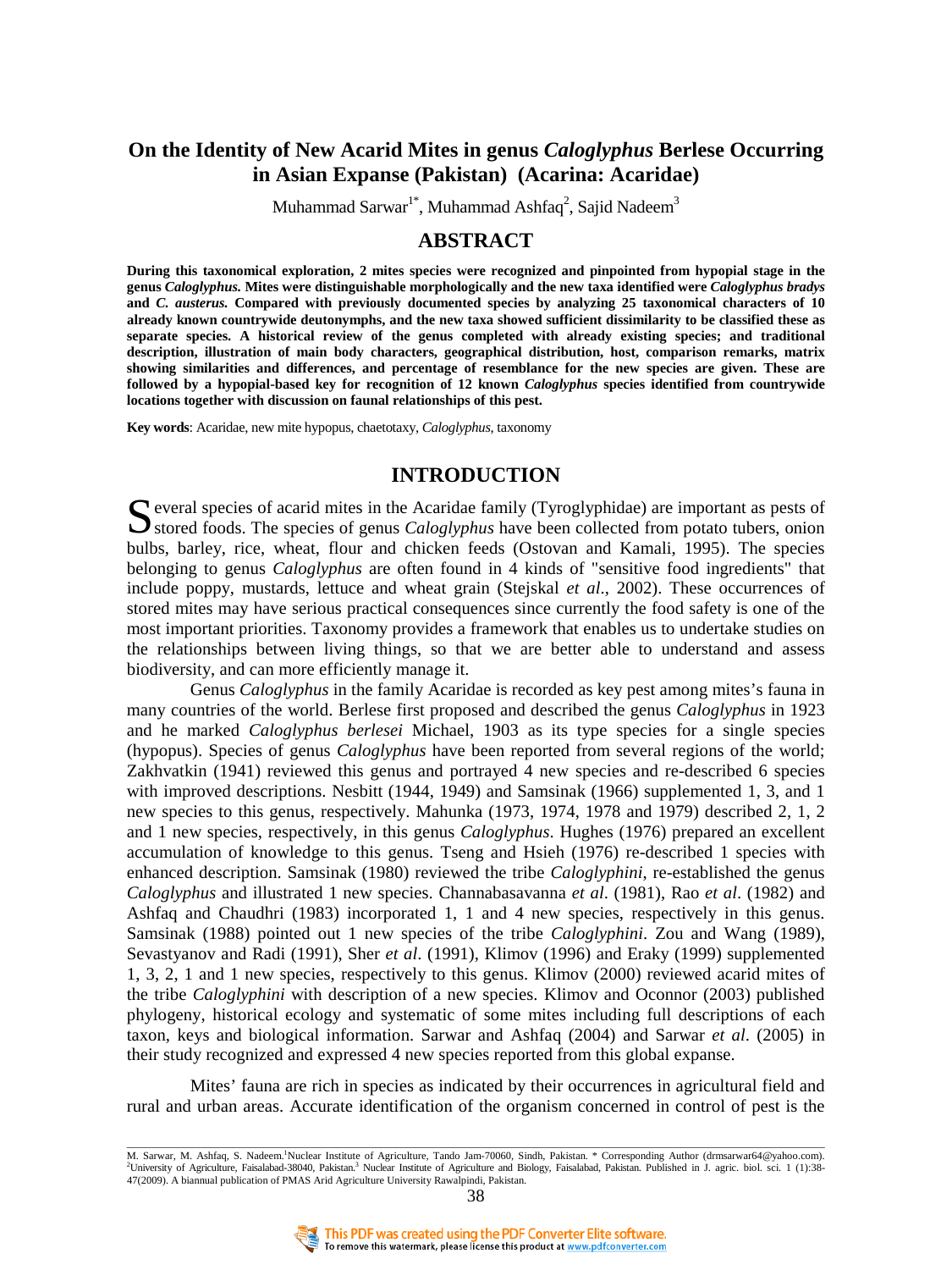first step. Thus, the taxonomy of mites is important in modern agriculture. Such investigation is a tool for precise recognition of species role as pests or predators.

## **MATERIALS AND METHODS**

Bahawalnagar in Punjab and Turbat in Baluchistan provinces were surveyed to explore new taxa and distribution range of mites in the genus *Caloglyphus.* Samples of different stored grain commodities were collected and brought to the laboratory. Mites were separated employing Berlese Funnel Method. Whole mite specimens were cleaned to remove dust and then preserved in 70% alcohol. Each specimen was examined with the aid of compound binocular light microscope. The hypopi were mounted over the glass slide using Hoyer's medium having cover slip. The slide mounted specimens were examined under light microscope with differential interference contrast. All illustrations of body parts were made with the aid of the graph paper using an ocular grid. Measurement of body length, width and other body parts were made with the help of an ocular micrometer. The terms of body parts and idiosomal chaetotaxy follow Griffiths *et al.* (1990); and terms of leg chaetotaxy and solenidiotaxy follow Griffiths (1970)*.* All the measurements are expressed in micrometers  $(\mu m)$  and were taken from whole specimen.

 The analysis of the genus *Caloglyphus* Berlese (1923) instigated earlier in Pakistan showed that 10 species within this genus were characterized. Present examinations of acarological collections have further yielded 2 innovative species, which raised a total of 12 species in this genus. In addition, all the other species described in the genus *Caloglyphus* from Pakistan are placed in the key for identification.

## **RESULTS AND DISCUSSION**

### **Key to Pakistani Species of Genus** *Caloglyphus* **(Hypopi)**

| Ashfaq and Chaudhri (1983)                                                                   |  |
|----------------------------------------------------------------------------------------------|--|
|                                                                                              |  |
| Sarwar <i>et al.</i> (2005)                                                                  |  |
|                                                                                              |  |
| Ashfaq and Chaudhri (1983)                                                                   |  |
|                                                                                              |  |
| Sher et al. (1991)                                                                           |  |
|                                                                                              |  |
|                                                                                              |  |
|                                                                                              |  |
| Ashfaq and Chaudhri (1983)                                                                   |  |
| - Setae sci and sce not of equal size; apodemes 4 (ap4) not meeting medially C. hadros,      |  |
| Sarwar et al. (2005)                                                                         |  |
| 9. Hysterosomal shield smooth; sternum 1 (st1) not bifid posteriorly; coxal discs (di1, di2) |  |
|                                                                                              |  |

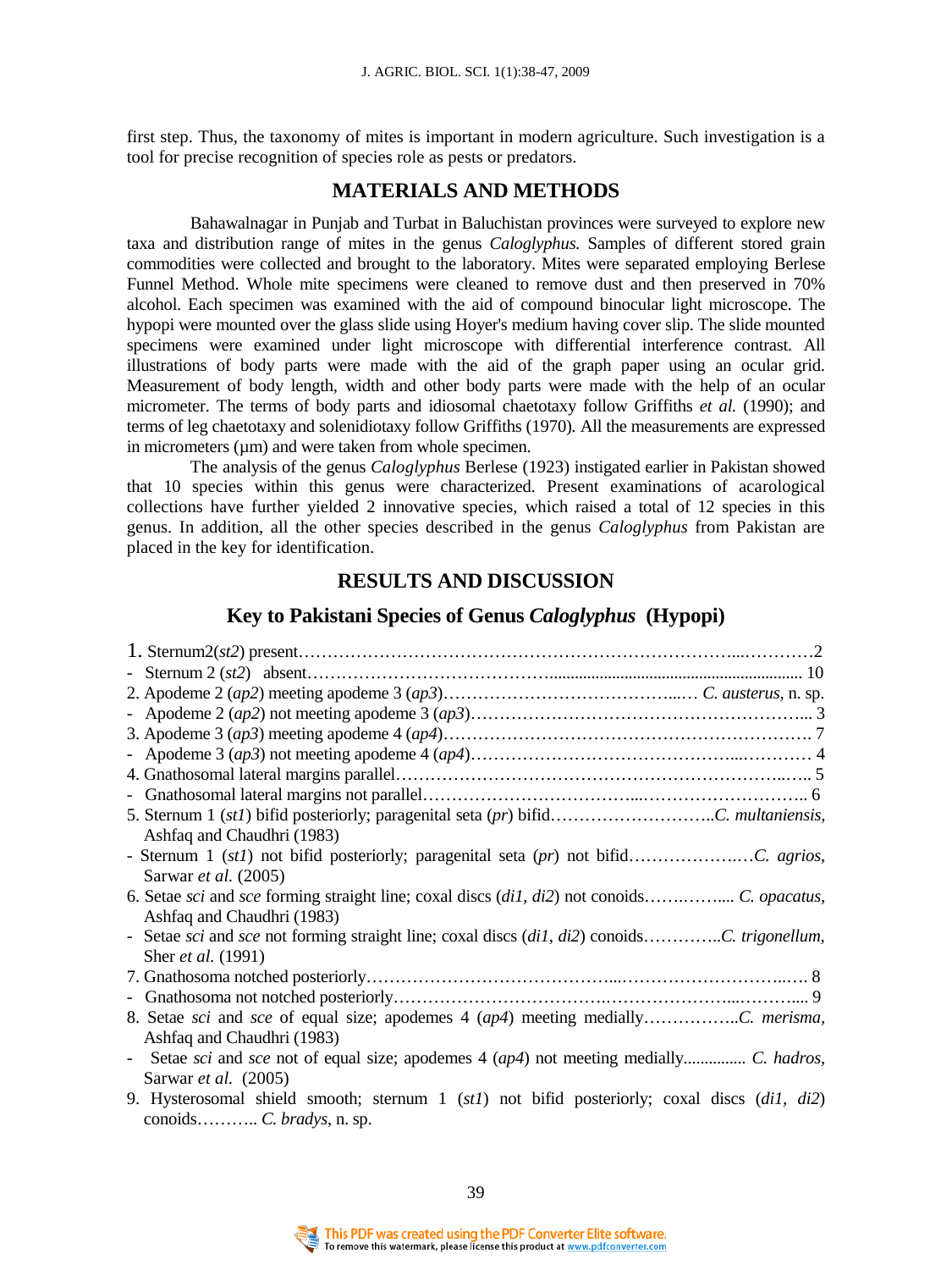- Hysterosomal shield dotted; sternum 1 (*st1*) bifid posteriorly; coxal discs (*di1, di2*) not conoids ………………………………*C. faisalabadiensis,* Sher *et al.* (1991)
- 10. Gnathosoma extended beyond the body; apodemes 4 (*ap4*) meeting medially…..… *C. morosus,* Ashfaq and Chaudhri (1983)
- Gnathosoma not extended beyond the body; apodemes 4 (*ap4*) not meeting medially 11
- 11. Coxal field III open; genital disc (*gdi3*) and suctorial shield with radial striations…….. *C. clemens*, Sarwar and Ashfaq (2004)
- Coxal field III closed; genital disc (*gdi3*) and suctorial shield without radial striation… *C. cingentis*, Sarwar and Ashfaq (2004)

## **1.** *Caloglyphus bradys* **(***sp. nov.***)**

## **Hypopus**

 The main features of the species are following: body brown, ropodosoma strongly reduced and comparatively weakly sclerotized, only a short area hidden under hysterosoma, and major area of propodosoma not covered by hysterosomal shield. All idiosomal setae not well developed, represented by micro setae only.

#### **Dorsal View**

Body, is 270  $\mu$ m long, 188  $\mu$ m wide and divided into propodosomal and hysterosomal shields (Fig. 1a). Propodosomal shield 65 µm long, 173 µm wide, with rostral projection anteromedially, dotted medially, broken striations antero-laterally, remaining shield smooth; setae *vi, ve, sci, sce* and *scs,* each 1 pair, simple, 17 µm, 7 µm, 7 µm, 14 µm and 20 µm long, respectively; *sci-sci* 35 µm, *sce-sce* 76 µm and *sci-sce* 20 µm apart; setae *sci* and *sce* forming a straight line, middle in position. Hysterosomal shield 233 µm long, 188 µm wide; smooth medially, anterior margins with transverse broken striations, lateral margins with longitudinal striations and dots, lateral margins turn towards the ventral surface. Hysterosomal shield setae, 11 pairs, simple, 3 pairs visible pores. Setae *d1* = *d2 = d3 = d4 =* 6 µm; *hi* = *he* = 6 µm; *la* 6 µm, *lp1* 8 µm, *lp2* 6 µm; *sae* 16 µm, *sai* 8 µm, long; *d1 d1* 75 µm, *d2 - d2* 48 µm, *d3 - d3* 63 µm, *d4 - d4* 63 µm; *d1 - d2* 37 µm, *d2 - d3* 65 µm, *d3 - d4* 50 µm and *la - la* 145 µm apart. 3 pairs minute, rectangular spots medio-laterally. Hysterosomal shield anterior margin overlapping propodosomal shield posterior margin upto 18 µm, overlapping area with transverse, broken striations.

### **Ventral View**

Gnathosoma fused pedipalpi, broad and rounded at base, slightly tapering anteriorly, lateral margins parallel, 2 segmented, 33  $\mu$ m long (basal part 22  $\mu$ m, distal part 11  $\mu$ m long), 1 pair arista, 32 µm long, 2 pairs small setae (Fig. 1b). Apodeme 1 (*ap1*) Y-shaped, continuing with sternum 1 (*st1*). Sternum 1 (*st1*) 48 µm long, free. Apodeme 2 (*ap2*) free, curved posteriorly. Apodeme 3 (*ap3*) meeting apodeme 4 (*ap4*) and meeting each other forming a slightly convex membranous line. Apodemes 4 (*ap4*) not meeting medially. Apodeme 5 (*ap5*) and apodeme 4 (*ap4*) meeting making broad, rounded tip, not meeting with same structure from other side. One pair metasternal seta (*mts*) encircled in apodeme 5  $(ap5)$  and apodeme 4  $(ap4)$ . Sternum 2 (st2) double-lined, 35  $\mu$ m long, making a triangular structure with apodeme 5 (*ap5*). Coxal fields II and I open, III and IV closed, I, II and III smooth, and IV dotted. Sternal shield separated from ventral shield. Ventral shield separated from genital shield by a membranous line. Genital shield with longitudinal genital slit, dotted, 2 pairs genital suckers, 1 pair paragenital seta (*pr*) messed to genital disc (*gdi3*). Coxal discs *di1* and *di2* present, *di1* and *di2* conoids, genital disc (*gdi3*) kidney-shaped without radial striations. Seta *hv* 1 pair, 8 µm long. Suctorial shield 56 µm long, 70 µm wide, dotted, anterior margin wavy, narrow pointed postero-medially; posteriorly and laterally with sclerotized piece with pointed ends, anterior suckers 1

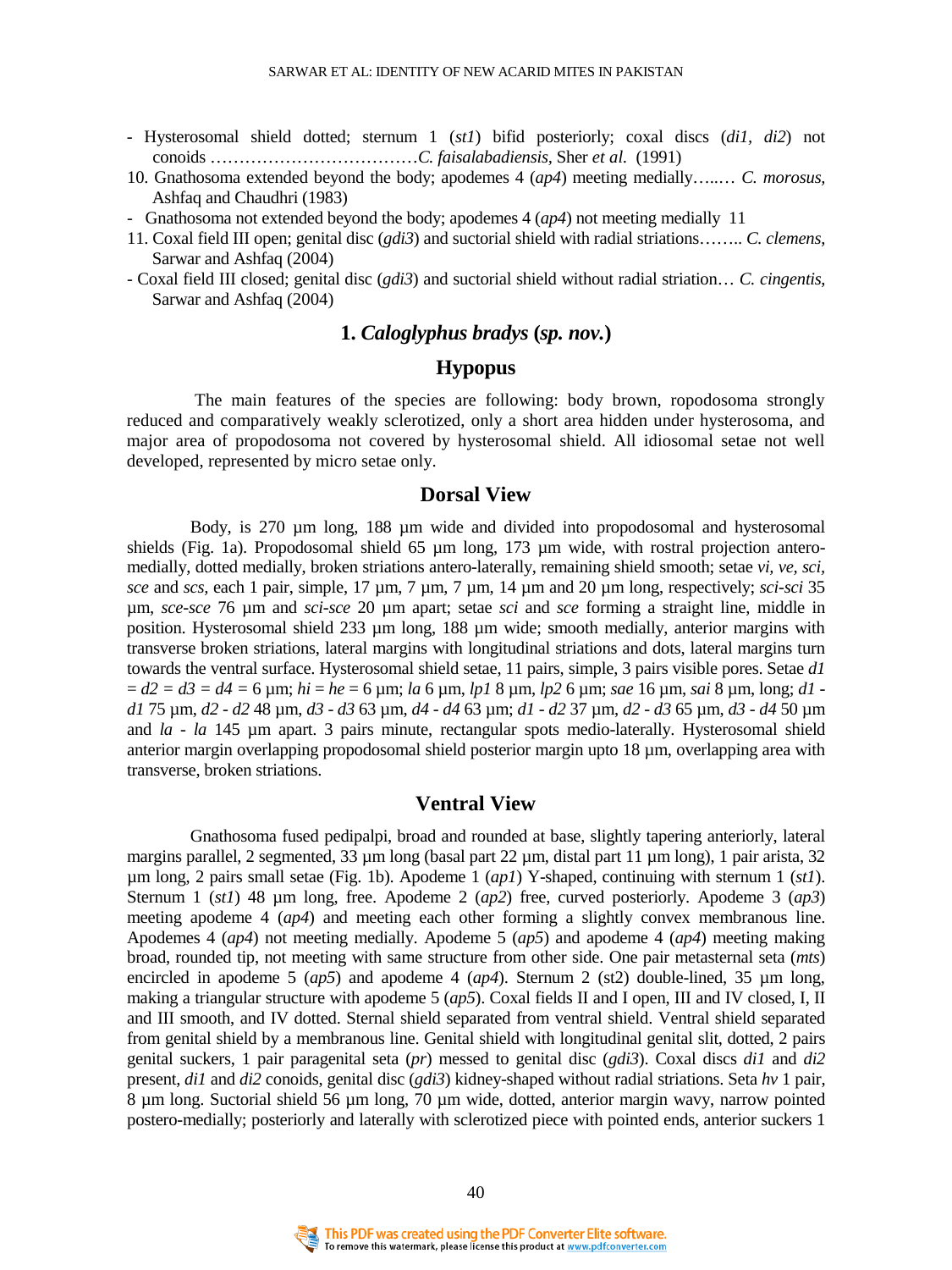pair rounded, anal suckers 1 pair, equal in size to anterior suckers, 1 pair lateral and 1 pair posterior conoids, 2 pairs peripheral vestigial suckers, 1 pair suckers below the shield. Suctorial shield separated from posterior end of body by 24 µm, a distance smaller than suctorial shield length.



**Fig. 1.** *C. bradys,* **n. sp: (a) dorsal view, and (b) ventral view.**

# **Legs**

Well built and stout, length of legs I-IV, 115  $\mu$ m, 103  $\mu$ m, 83  $\mu$ m and 75  $\mu$ m, respectively (trochanter base to tarsus tip) (Fig.1b). Chaetotaxy and solenidiotaxy of legs: setae and solenidia on legs I-IV segments: coxae 0-0-0-0, trochanters 1-1-1-0, femora 1-1-0-1, genua 3-3-1-0, tibiae 3-3-2-2, tarsi 12-10-7-8. Tarsi I and II 46 µm and 32 µm long, respectively. Seta *vF* on femora I, II and IV 26 µm, 40 µm and 15 µm long, respectively, absent on femur III. Seta *e* on tarsi I-IV measuring 25 µm, 20 µm, 13 µm and 16 µm in length, respectively. Seta *mG* on genu I, a spine 13  $\mu$ m, on genu II, a spine 12  $\mu$ m long; *hT* on tibiae I and II lancet-like 22  $\mu$ m and 14  $\mu$ m long,

respectively. Seta ó on genu I, a simple seta 17 µm long, on genu II, a spine 9 µm long. Tarsi I and II each with a solenidion  $w1$  30  $\mu$ m and 29  $\mu$ m long, respectively. Tarsi III and IV short and stout. Dorsal seta ö on tibiae I and II 70 µm and 33 µm long, respectively. Seta *ba* on tarsus I 22 µm long. Tarsi I-IV provided with 3 leaf-like + 1 spoon-shaped; 4 leaf-like + 1 spoon-shaped; 3 leaf-like + 1 spoon-shaped; 3 leaf-like+1 spoon-shaped setae, respectively.

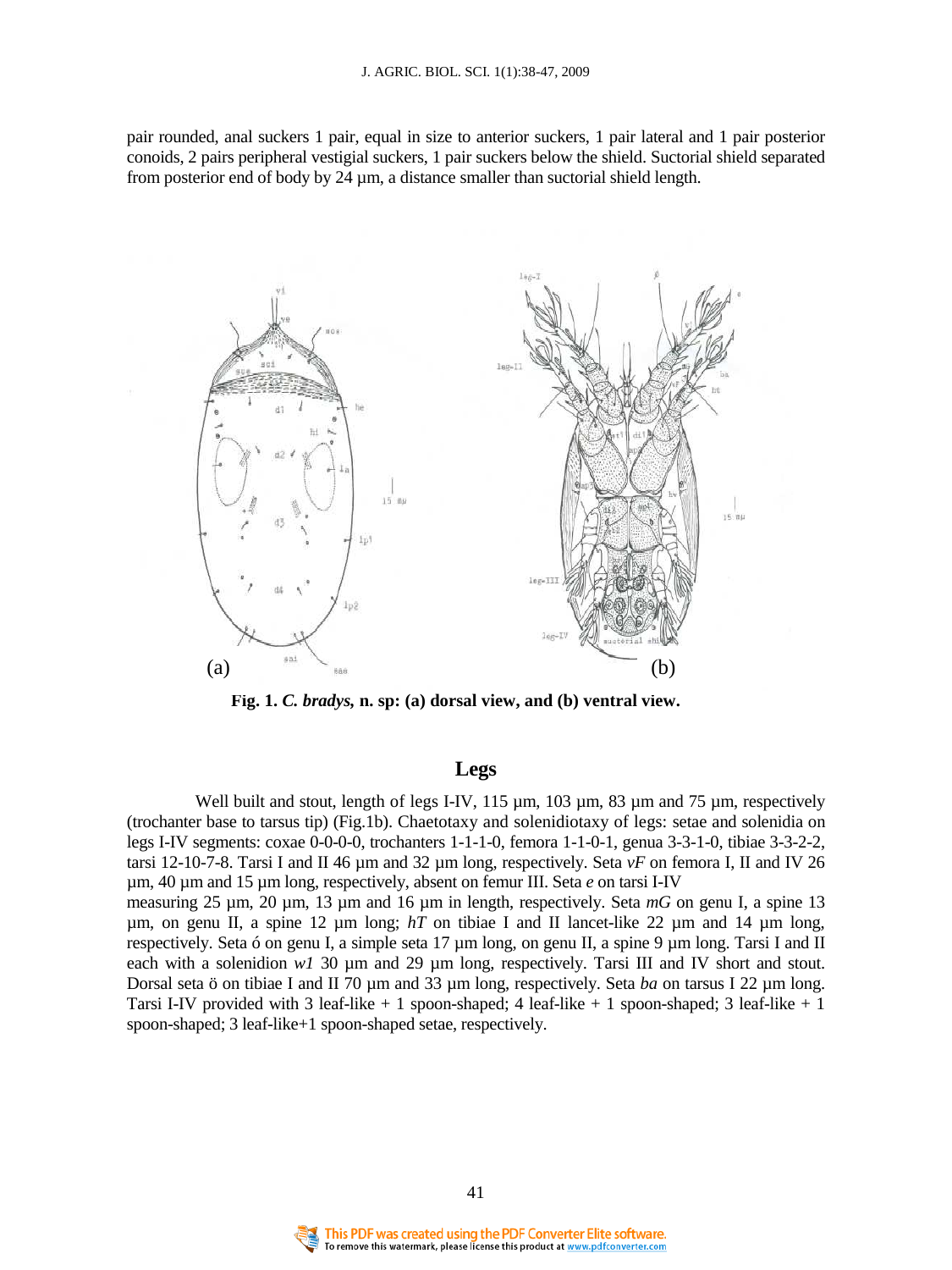### **Type**

The holotype of the genus *Caloglyphus* is known from hypopus collected from Bahawalnagar associated with sorghum (*Sorghum vulgare* P.) on 29.9.1994 (Sarwar). Paratype collected from leaf litter in the same locality. The specimen of the new species has been kept in Acarology Research Laboratory, Department of Agricultural Entomology, University of Agriculture, Faisalabad.

## **Comparison**

This new species looks similar to the other species *Caloglyphus agrios*, Sarwar *et al.* (2005) of this genus but following are the deviating points: (1) Setae *sci* and *sce* forming a semi-circular line and posterior in position in *C. agrios* but forming a straight line and middle in position in this new species; (2) Apodeme 3 (*ap3*) not meeting apodeme 4 (*ap4*) in *C. agrios* but meeting in this new species; (3) Suctorial shield broadly rounded posteriorly in *C. agrios* but narrow posteriorly in this new species; and (4) Tarsus I with 5 leaf-like setae in *C. agrios* but with 3 leaf-like setae in this new species.

 This new species can also be separated from *Caloglyphus hadros* (Sarwar *et al.,* 2005) due to the following characters:

(1) Setae *sci* and *sce* forming a semi-circular line and posterior in position in *C. hadros* but forming a straight line and middle in position in this new species; (2) Gnathosoma notched posteriorly in *C. hadros* but not notched in this new species; (3) Suctorial shield broadly rounded posteriorly in *C. hadros* but narrow posteriorly in this new species; and (4) Tarsi I-IV with 4-5-3-4 leaf-like setae, respectively in C*. hardos* but 3-4 -3-3 leaf- like setae, respectively in this new species.

 This new species is closely identical with *Caloglyphus faisalabadiensis,* Sher *et al.* (1991) but can be distinguished from it on the basis of following points: (1) Hysterosomal shield dotted in C. faisalabadiensis but smooth in this new species.(2) Setae sce and sci not in straight line in *C. faisalabadiensis* but forming a straight line in this new species. (3) Paragenital seta (pr) antero-medial to genital disc (gdi3) in *C. faisalabadiensis* but messed in this new species.(4) Tarsus I with 5 leaf-like setae in *C. faisalabadiensis* but with 3 leaf-like setae in this new species; and (5) Seta *e* on tarsus III lancet-like in *C. faisalabadiensis* but spoon-shaped in this new species

 This new species is also close to *Caloglyphus muscarius* Sevastyanov and Radi but they deviate from each other on the basis of following morphological features: (1). Hysterosomal shield and all the coxal fields smooth in *C. muscarius* but dotted in this new species; (2). Setae *ve* and *hv* absent in *C. muscarius* but present in this new species; (3). Apodemes 3 (*ap3*) meeting from either sides in *C. muscarius* but not meeting in this new species; and (4). No leaf-like setae on tarsi I-IV in *C. muscarius* but leaf-like setae present in this new species.

## **2.** *Caloglyphus austerus* **(***sp. nov.***)**

# **Hypopus**

The chief facial appearances of the species are following: body chocolate colour, propodosoma robustly condensed and comparatively softly sclerotized, simply a tiny region hidden under hysterosoma, and main area of propodosoma not roofed by hysterosomal shield. The entire idiosomal setae not well developed symbolized by micro setae only.

### **Dorsal View**

Body 300 µm long, 198 µm wide, divided into propodosomal and hysterosomal shields (Fig. 2a). Propodosomal shield with rostral projection antero-medially, 68 µm long, 185 µm wide, dotted antero-medially, broken striations antero-laterally, remaining shield smooth; setae *vi, ve, sci, sce* and

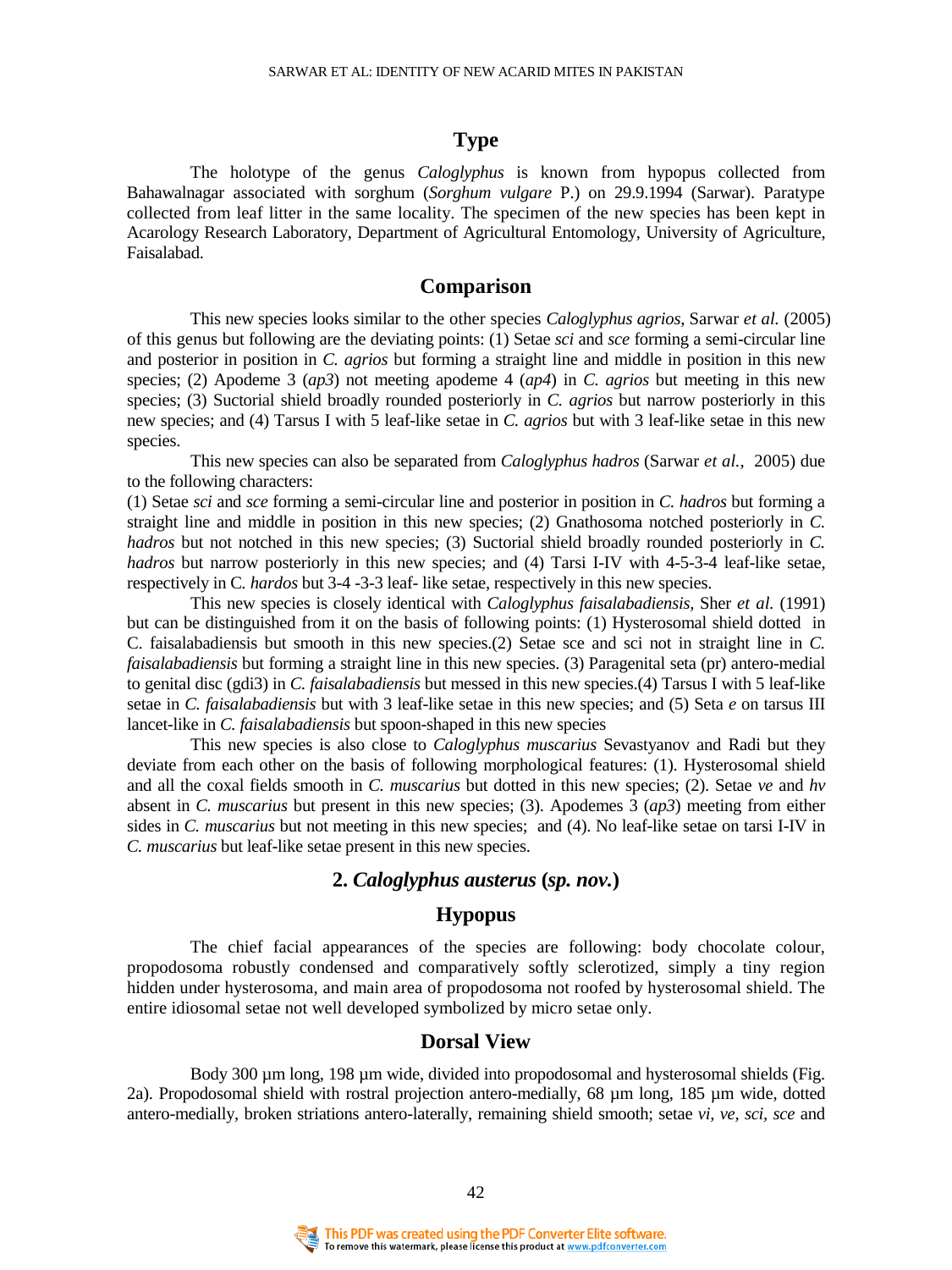*scs*, each 1 pair, measuring 25 µm, 6 µm, 7 µm, 15 µm and 28 µm in length, respectively; setae *sci* and *sce* middle in position, forming a straight line; *sci-sci* 35 µm, *sce-sce* 59 µm and *sci-sce* 24 µm apart. Hysterosomal shield 253 µm long, 198 µm wide, smooth, anteriorly, laterally with broken striations, lateral margins turn towards ventral side. Hysterosomal shield with 11 pairs simple setae, 6 pairs visible pores. Setae  $dI = d2 = d3 = d4 = 7 \text{ µm}$ ;  $hi\ 9 \text{ µm}$ ,  $he\ 14 \text{ µm}$ ;  $la\ 5 \text{ µm}$ ,  $lpI = lp2 = 11 \text{ µm}$ ; *sae* 45 µm, *sai* 11 µm, long; *d1 - d1* 88 µm, *d2 - d2* 52 µm, *d3 - d3* 73 µm, *d4 - d4* 61 µm; *d1 - d2* 41 µm, *d2 - d3* 73 µm, *d3 - d4* 60 µm and *la - la* 160 µm apart. Hysterosomal shield anterior margin overlapping propodosomal shield posterior margin by 20 µm, with transverse, broken striations.

### **Ventral View**

Gnathosoma fused pedipalpi, parallel laterally, 35  $\mu$ m long, 2 segmented (basal part 24  $\mu$ m, distal part 11 µm), bifurcated anteriorly, 1 pair arista, 33 µm long, 2 pairs small setae. Apodeme 1 (*ap1*) Y-shaped, continuing with sternum 1 (*st1*). Sternum 1 (*st1*) free, 48 µm long, slightly bifid (Fig. 2b). Apodeme 2 (*ap2*) not free, meeting apodeme 3 (*ap3*) making broad, rounded tip. Apodeme 3 (*ap3*) meeting apodeme 4 (*ap4*). Apodemes 4 (*ap4*) not meeting medially from both sides. Apodeme 4 (*ap4*) and apodeme 5 (*ap5*) meeting anteriorly making broad, rounded tip, not meeting with same structure from other side. Sternum 2 (*st2*) double-lined, 32 µm long. Metasternal seta (*mts*) 1 pair, small, each seta in encircled area of apodeme 4 ( $ap4$ ) and apodeme 5 ( $ap5$ ). Seta  $hv$  1 pair, 6  $\mu$ m long. Coxal fields I open, smooth, II, III and IV closed, dotted. Ventral shield separated from genital shield. Genital shield as shown in figure 2-B, dotted, genital slit elongated with 2 pairs genital suckers and 1 pair paragenital seta (*pr*) messed to genital disc (*gdi3*). Coxal discs *di1* and *di2* present, conoids. Genital disc (*gdi3*) kidney-shaped with radial striations. Suctorial shield 66 µm long, 77 µm wide, dotted, concave antero-medially, rounded posteriorly having 2 suckers below; anterior suckers 1 pair, oval with radial striations, anal suckers 1 pair, rounded with radial striations, anal suckers equal in size to anterior suckers, 1 pair lateral and 1 pair posterior conoids, 1 pair clear and 1 pair dotted areas representing the vestigial suckers towards periphery. Suctorial shield separated from posterior body end by 25 µm, a distance smaller than suctorial shield length.

#### **Legs**

Legs strong and stout, I-IV measuring 110  $\mu$ m, 105  $\mu$ m, 100  $\mu$ m and 93  $\mu$ m long, respectively (trochanter base to tarsus tip) (Fig. 2b). Setae and solenidia on legs I-IV segments: coxae 0-0-0-0, trochanters 1-1-1-0, femora 1-1-1-1, genua 3-3-0-0, tibiae 3-3-2-2, tarsi 12-9-8-7. Tarsi I and II 37 µm and 34  $\mu$ m long, respectively. Seta *vF* on femora I, II, III and IV 42  $\mu$ m, 45  $\mu$ m, 28  $\mu$ m and 26  $\mu$ m long, respectively. Seta *e* on tarsi I-IV measuring 30 µm, 25 µm, 23 µm and 23 µm long, respectively. Seta *mG* on genua I, lancet-like, on II, a spine; *hT* on tibiae I and II lancet-like measuring 12  $\mu$ m, 15 µm, 15 µm and 16 µm in length, respectively. Seta ó on genua I, a seta, on II a solenidion, 30 µm and 7 µm long, respectively. Tarsi I and II each with a solenidion *w1* 27 µm and 29 µm long, respectively. Dorsal seta ö on tibiae I and II 75 µm and 38 µm long, respectively. Seta *ba* on tarsus I 26 µm long. Tarsi I-IV provided with 4 leaf-like + 1 spoon-shaped; 4 leaf-like + 1 spoon- shaped; 4 leaf-like + 1 club-shaped; 3 leaf-like + 1 club-shaped setae, respectively. Seta *d* on leg IV tarsus 50 µm long.

## **Type**

Holotype, hypopus, collected from Turbat from wheat (*Triticum aestivum* L.) on 18.2.1995 (Sarwar), paratype collected from wheat straw and deposited in Acarology Research Laboratory, Department of Agricultural Entomology, University of Agriculture, Faisalabad.

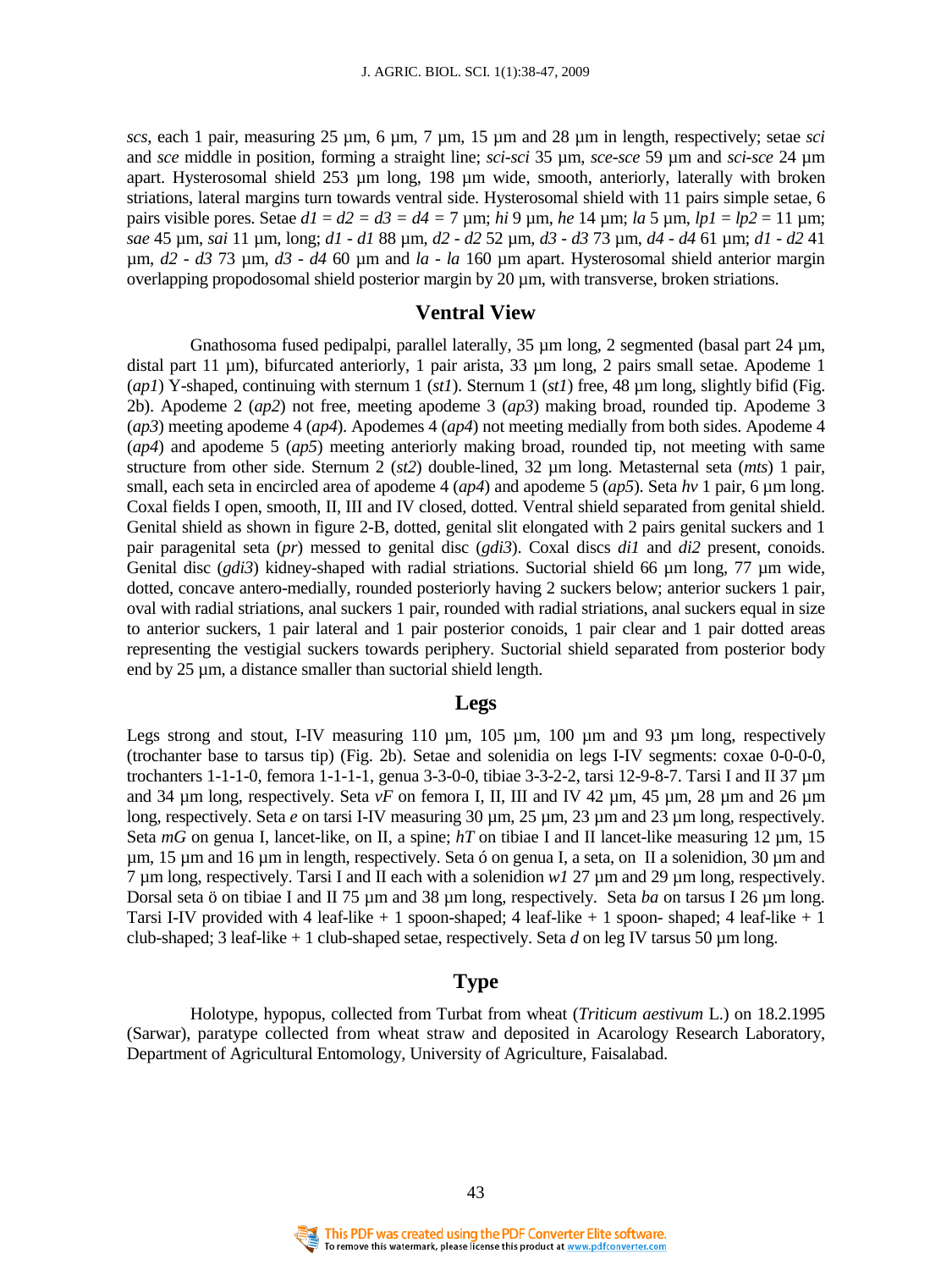

**Fig. 2.** *C. austerus***, n.sp: ( a) dorsal view, and (b) ventral view.** 

## **Comparison**

This new species has highest similarity with *Caloglyphus bradys*, new species but they show the following different attributes: (1 ). Hysterosomal shield with 3 pairs of visible pores in *C. bradys* but with 6 pairs visible pores in this new species; (2). Coxal field II opens in *C. bradys* but shut in this new species; ( 3). Genital disc (*gdi3*) without radial striations in *C. bradys* but with striations in this new species; (4). Tarsi III and I each with 3 leaf-like setae in *C. bradys* but each with 4 leaf-like setae in this new species; and (5). Seta ó on genu II a spine in *C. bradys* but a solenidion in this new species.

 This new species is also comparable with *Caloglyphus tshernyshevi* Zakhvatkin on the basis of the following points: (1). Basal joint of gnathosoma twice as long as wide in *C. tshernyshevi* but not so in this new species; (2). Propodosomal shield 4 times shorter than hysterosomal shield in *C. tshernyshevi* but 3 times shorter in this new species; (3). Leg I tarsus with 4 leaf-like setae in *C. tshernyshevi* but with 5 leaf-like setae in this new species; (4). The coxal, genital, posterior and lateral suckers are less fleshy in *C. tshernyshevi* but not so in this new species; and (5). The external seta of genu I is thin and hair-like in *C. tshernyshevi* but not so in this new species.

#### **Analysis of Phenogram**

The phenogram categorizes 2 sections having sister groups; which show different relationships at different levels of linkages with one another, a brief discussion pertaining to 12 species is presented here (Fig. 3). The foremost bunch shows the peak communal phenetic affinity of

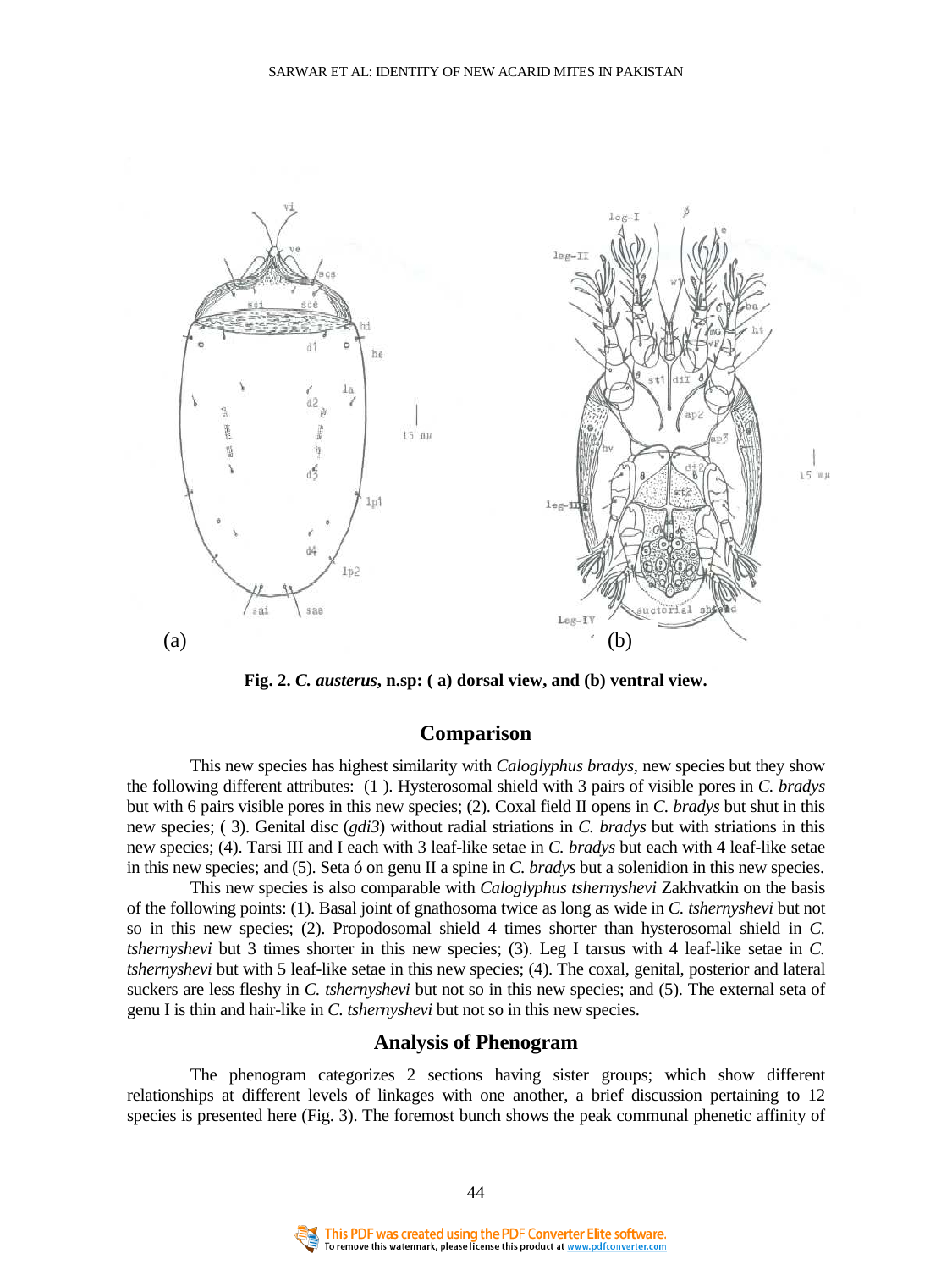92% between the species *C. agrios* and *C. hadros* linked in a pair-like format. Both the species have been collected from adjoining sub-mountainous areas of similar ecological niche; their high affinity could thus be attributed to their similar ecological habitats. The second pair in this bunch is a combination of 2 species in which the phenetic resemblance of 88% is exposed between *C. bradys*  and *C. austerus* from discrete localities of plains and hilly areas. This pair is bridged to the adjacent first pair at 82 % level of shared affinity. This infers that similarity could be an attribute of genetics. The third pair in this cluster depicts an affinity of 80% between species *C. faisalabadiensis* and *C. trigonellum*, as these two species are the commoners of the same habitat, having the identical hosts, thus it is revealed that affinity of these species could be attributed due to the same ecological zones they dwell. This pair is linked to the former two pairs at 72% level of phenetic affinity. The species *C. multaniensis* and *C. opacatus* are showing an affinity of 66.5 % and 65.5 %, respectively, with the group of *C. agrios, C. hadros, C. bradys, C. austerus, C. faisalabadiensis* and *C. trigonellum* species, thus completing the cluster.





Since these species are associated with miscellaneous ecological zones, therefore, the kinship among them may be due to sharing of universal genetic characters rather than ecological relatedness. The characters used for the separation of species inside the genus emerged to be of reliable happening.

 The second bunch is a combination of 4 species in which the phenetic affinity of 88 % is exposed between *C. cingentis* and *C. clemens* pair that are the occupiers of varied ecological spots. To this couple, species *C. morosus* and *C. merisma* adhere at 62 % and 50.9 % levels of phenetic affinities. All the species of this second bunch, regardless of the fact that are the dwellers of discrete localities. Their affinity may be due to the consistent characters and instincts which embody the genus. This infers that similarity could be an attribute of genetics. This second cluster is bridged to the first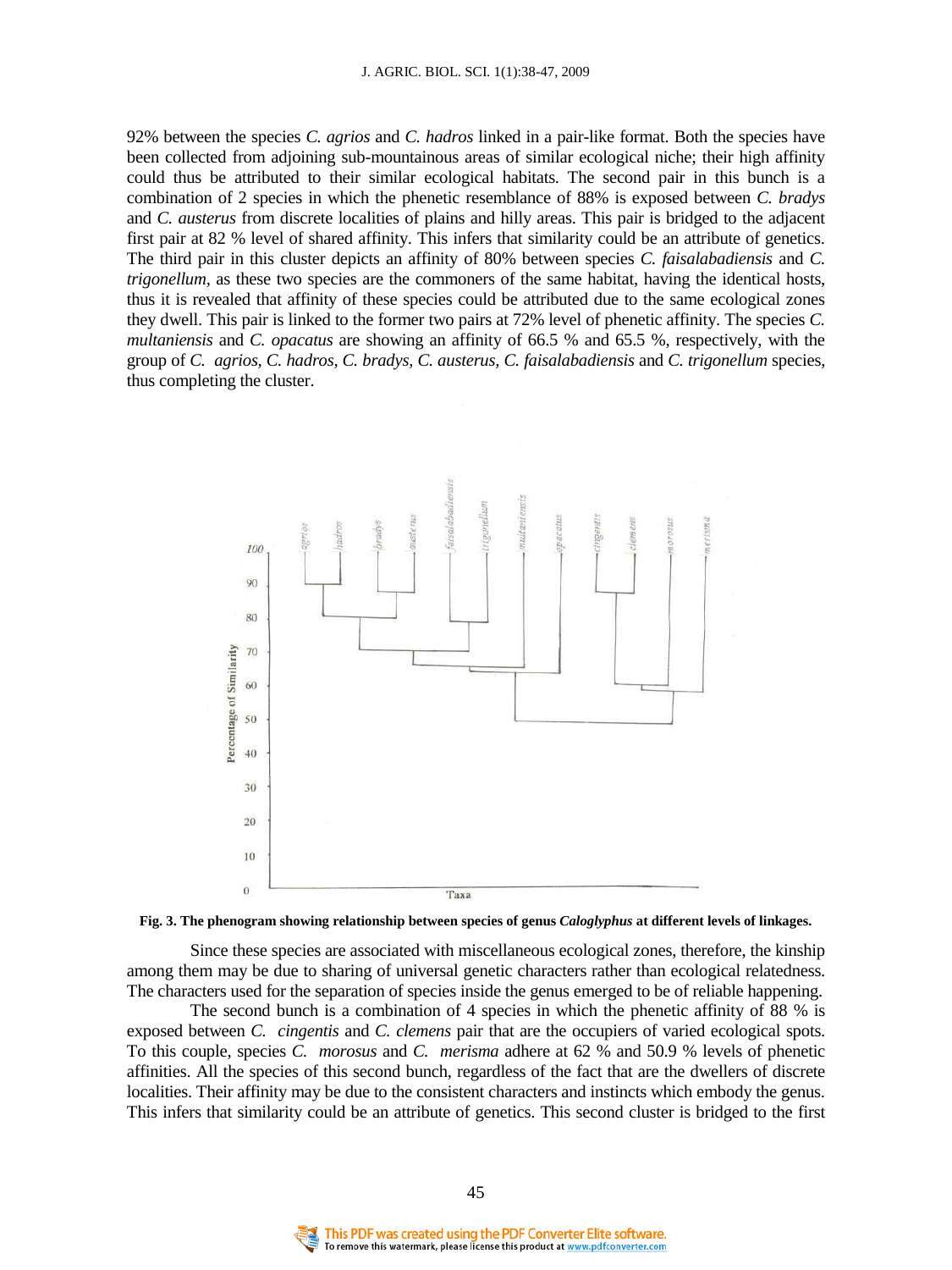cluster at 59 % level of shared affinity, thus forming the phenogram in the current study from heterogeneous habitats.

### **CONCLUSION**

The genus *Caloglyphus* has an extensive assortment of sharing in Pakistan. As they have been collected from distinct and diverse biological habitations, this specifies that species have an aptitude to assume diverse ecological territory, and thus can be recognized to have a wider inherent flexibility. It is hoped that the inter-relationships between different species would provide a basis for future phylogenetic work. It can be argued that once a primary biological survey of an area has established baseline data; observing changes in the habitats can monitor changes in the data of regular sampling of *Caloglyphus*. Quantitative mite sampling in such a context is important for the conservation of natural habitations. It is emphasized for a flow of published information and this publication together with identified material could form the foundation of reliable reference for the country of origin.

#### **REFERENCES**

- Ashfaq, M., and W. M. Chaudhri. 1983. Four new (Hypopi) species of the genus *Caloglyphus* Berlese from Pakistan (Acarina: Acaridae). Pak. Entomol., 5 (1-2): 61-78.
- Berlese, A. 1923. Centuria sesta di Acari Nuovi. Redia, 15: 237-262.
- Channabasavanna, G. P., N. S. Krishna Rao, and H. R. Ranganath. 1981. A new *Caloglyphus* (Astigmata: Acaridae) from poultry litter in India with taxonomic comments on the genus. Ind. J. Acarol. *6* (1-2): 57-63.
- Eraky, S. A. 1999. Five new hypopial nymphs (Acari, Acaridae and Histiostomatidae) described from different habitats. Folia Entomol. Hung. 60:45-56.
- Griffiths, D. A. 1970. A further systematic study of the genus *Acarus* L., 1758 (Acaridae: Acarina) with a key to species. Bull. British Mus. (Nat. Hist.) Zool. Ser. 19:85-118.
- Griffiths, D. A., W. T. Atyeo, R. A. Norton, and C. A. Lynch. 1990. The idiosomal chaetotaxy of astigmatid mites. J. Zool. 220:1-32.
- Hughes, A. M. 1976. The Mites of Stored Food and Houses. Tech. Bull. No. 9, Ministry of Agriculture Food and Fisheries, London, 400 pp.
- Klimov, P. V. 1996. A new species of acarid mite from the genus *Caloglyphus* (Acari: Acaridae) from the Russian Far East. Zool. Zhur. 75 (4):613-619.
- Klimov, P. B. 2000. A review of acarid mites of the tribe *Caloglyphini* (Acaridae: Acariformes) with description of a new genus and species from Siberia and Russian Far East. Vestink Zoologii. 34 (4-5) 27-35.
- Klimov, P. B., and B. M. Oconnor. 2003. Phylogeny historical ecology and systematics of some mushroom associated mites of the genus *Sancassania* (Acari: Acaridae) with new generic synonymies. Invertebrate Systematics 17:469-514.
- Mahunka, S. 1973. Auf insekten lebende Milben (Acari: Acarida: Tarsonemida) aus Afrika II*.* Acta Zool. Hung. 19 (3-4):289-337.
- Mahunka, S. 1974. Auf insekten lebende Milben (Acari: Acarida: Tarsonemida) aus Afrika III. Acta Zool. Hung. 20 (1-2):137-154.
- Mahunka, S. 1978. Schizoglyphidae fam. n. and new taxa of Acaridae and Anoetidae (Acari: Acarida). Acta Zool. Hung.24 (1-2):107-131.
- Mahunka, S. 1979. The examination of myrmecophilous Acaroidea mites based on the investigations of Dr. C. W. Rettenmeyer (Acari Acaroidea) II. Acta Zool, Hung.25:311-356.
- Michael, A. D. 1903. British *Tyroglyphidae*. Ray Soc. London, Vol II, 183 pp.
- Nesbitt, H. H. J. 1944. Three new mites of the subfamily Rhizoglyphinae. Canad. Entomol., 76 (2): 21-27.